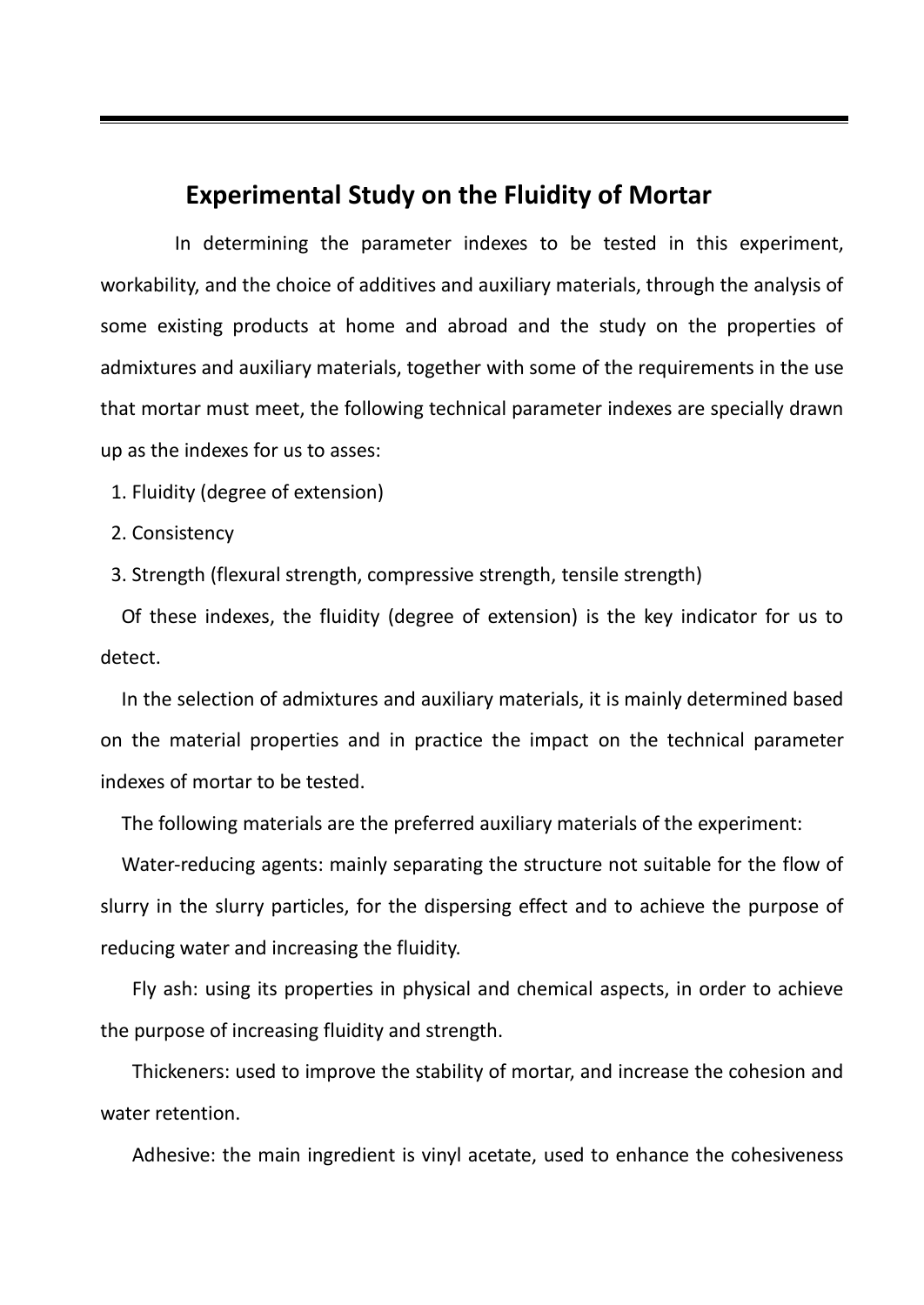of mortar and flexibility.

4.1 Experimental Preparation

 Given the nature of test and the arrangement of staff, it is required to make full preparations before the test, so as to avoid affecting the experiment due to lack of materials.

Experimental Location: Area B Laboratory Building, Chongqing University

Experimental Program:

Based on the factors affecting the fluidity of mortar: the type and amount of cementing materials, the amount of water added, the thickness degree of fine aggregate, the grain shape and gradation, stirring time, and the type and content of admixtures, we choose the representative factors from the influencing factors for experiment, i.e., the mixing ratio of mortar, gradation, the type and dosage of water-reducing agent, thickener and adhesive. Given the limited laboratory conditions, we have only tested the consistency, degree of expansion, and the early strength of mortar, to assess the impact of the aforesaid factors on the fluidity of mortar from the three aspects.

Preparing Plan for Experimental Materials:

 According to the information currently available, the generally required materials are planned as follows:

- 1. Ordinary Portland cement (42.5 # cement)
- 2. Sand
- 3. Superplasticizer
- 4. Fly ash
- 5. Thickener
- 6. Adhesive

The main laboratory instruments and equipment: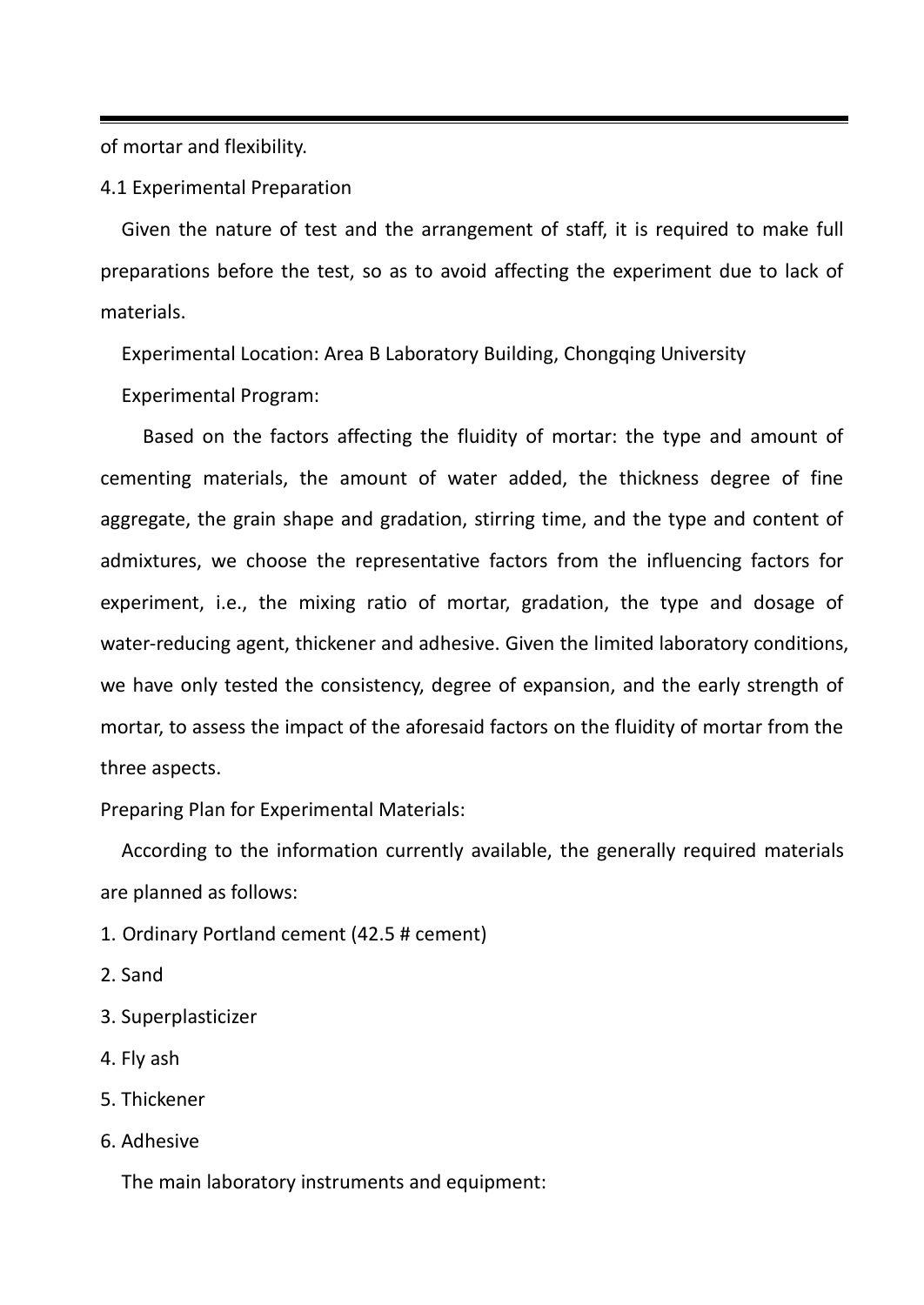- 1. Pressure testing machine
- 2. Flexural testing machine
- 3. Tensile testing machine
- 4. Mortar mixer
- 5. Mortar Consistency Meter
- 6. Jumping table (steel rule and test cone attached)
- 7. Cement mortar vibration compaction equipment
- 8. Weighing equipment (tray balance, measuring cups, measuring cylinders)
- 9. Mortar test mold

# 4.2 Experimental Process and Results

 In this experiment, the following designed kinds of mixing ratio are used for experiment, seen in the following table.

Table 4.1 Mortar Mixing Ratio Design

| Type of Mortar            | Water-Cement Ratio | Sand/Cement | Mass Fraction of |
|---------------------------|--------------------|-------------|------------------|
|                           | W/C                | S/C         | Superplasticizer |
|                           |                    |             | Dosage (%)       |
| <b>Ultrahigh Strength</b> | 0.38               | 1.0         | 1.0              |
| High Strength             | 0.45               | 1.8         | 0.8              |
| <b>Ordinary Strength</b>  | 0.75               | 2.5         | 0.5              |
| Low Strength              | 0.65               | 2.0         | 0                |

During the experiment, the appropriate ratio can be selected from the above table as a reference according to the specific needs.

4.2.1 Effects of Mortar Mixing Ratio on the Fluidity of Mortar

In the experiment, the above four kinds of ratio have been used for experiment, and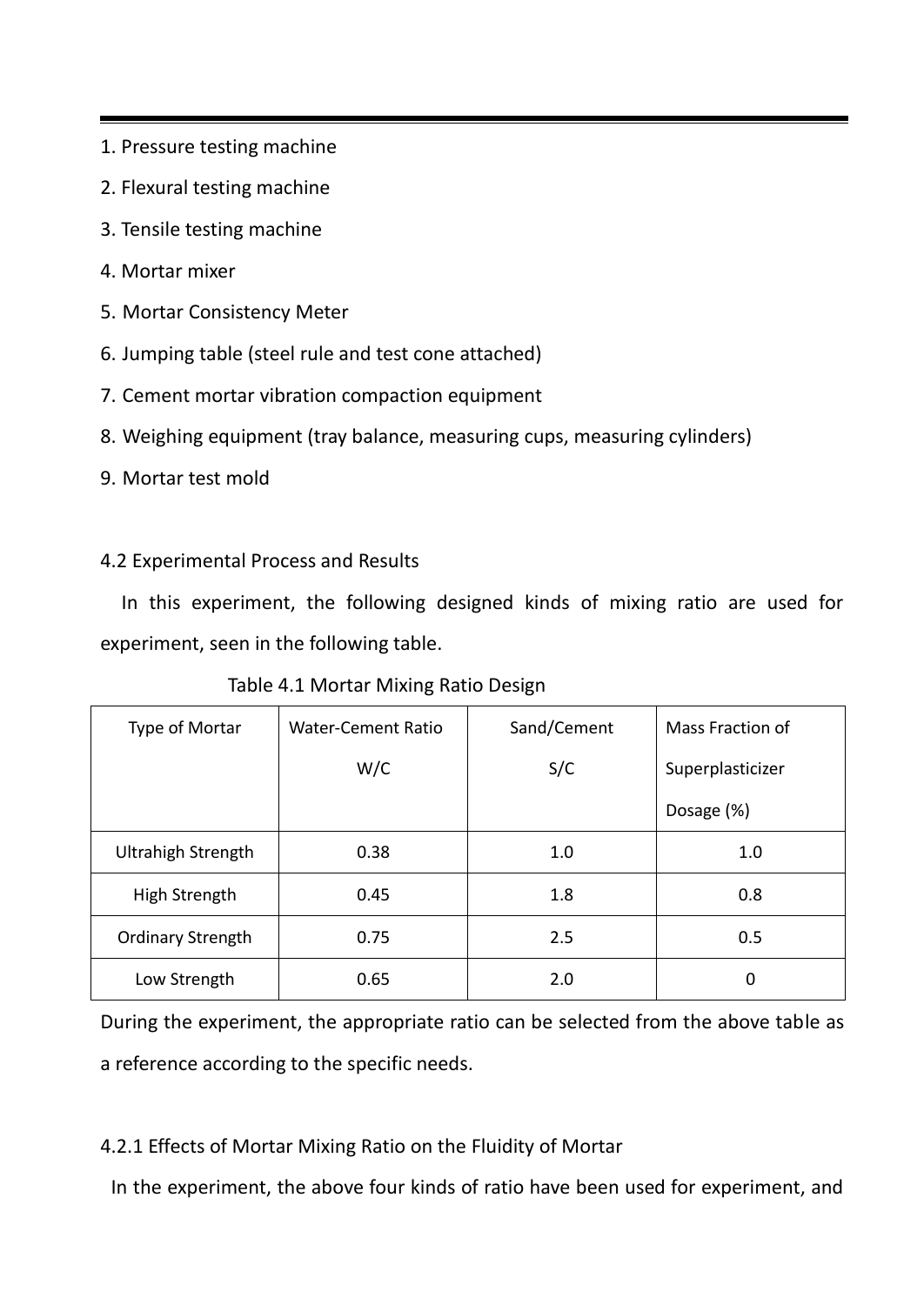the water-reducing agent used is the naphthalene superplasticizer, as well as the ultra-fine sand with the maximum particle size of 0.60mm. The experimental test results are seen in the table below:

|                       |                     | Degree of<br>Flexural Strength (MPa) |      | Compressive Strength (MPa) |      |      |
|-----------------------|---------------------|--------------------------------------|------|----------------------------|------|------|
| Types of<br>Mortar    | Consistency<br>(mm) | Expansion<br>(mm)                    | 7d   | 28d                        | 7d   | 28d  |
| Ultrahigh<br>Strength | 111                 | 112.5                                | 10.7 | 11.5                       | 47.6 | 83.7 |
| High<br>Strength      | 99                  | 96                                   | 10.5 | 11.2                       | 55.3 | 93.1 |
| Ordinary<br>Strength  | 101                 | 104                                  | 5.6  | 7.1                        | 21.6 | 46.1 |
| Low Strength          | 104                 | 107                                  | 6.1  | 8.6                        | 25.9 | 60.9 |

Table 4.2 Data Records of Effects of Mortar Mixing Ratio on the Fluidity of Mortar

The graphics made are as follows:



Figure 4.1 Effects of Mortar Mixing Ratio on the Figure 4.2 Effects of Mortar Mixing Ratio on the



Consistency and Degree of Expansion Strength of Mortar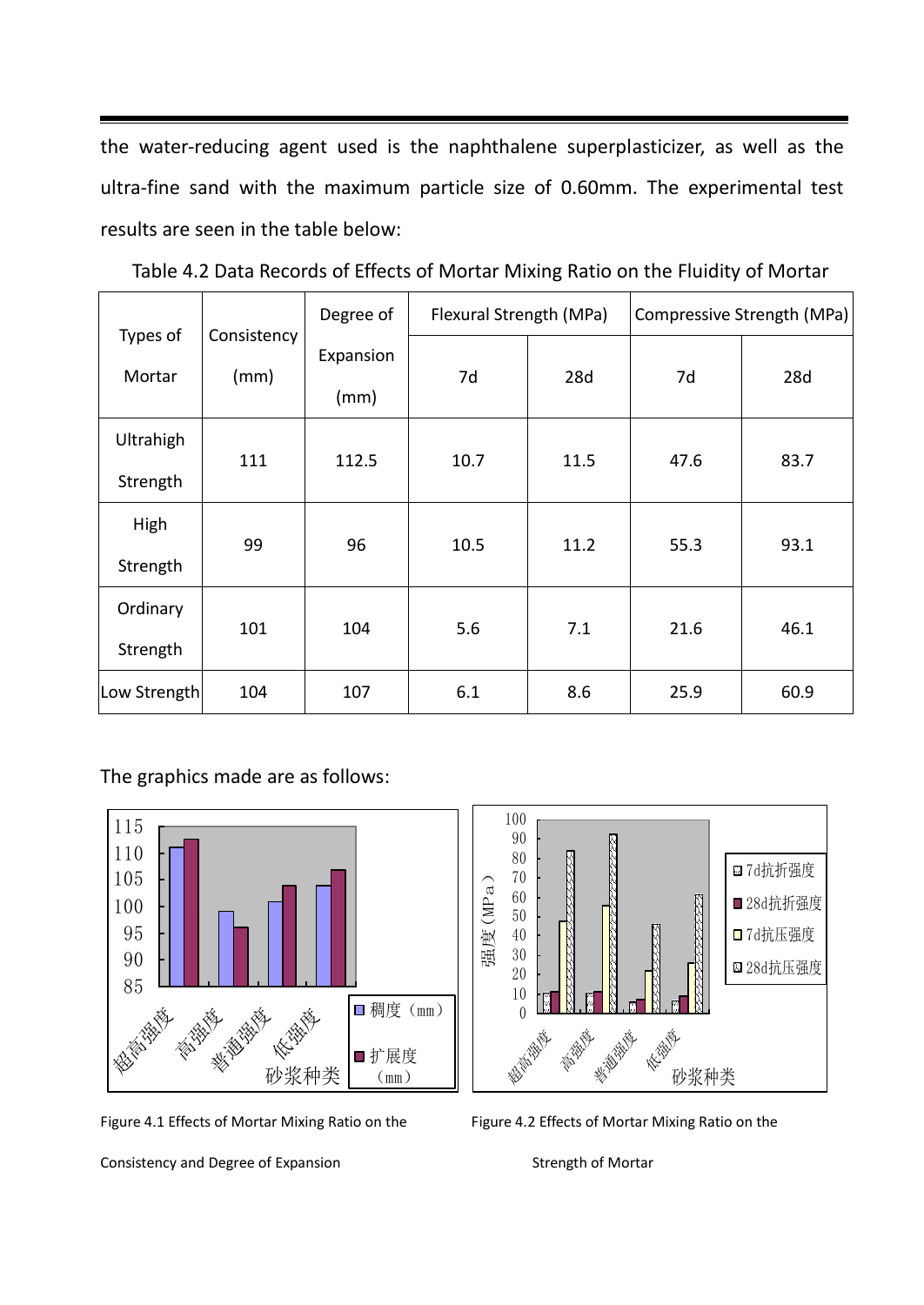As can be seen from the data and graphics of experiment, in the case of the same sand content, the strength is the highest under the design situation of high strength mixing ratio, followed by the that of ultra high strength, while that of low intensity is higher than ordinary strength. The abnormal situation has appeared. This is because in the case of the same sand content, the amount of cement used for ultra high strength is the most, followed by high strength, and ordinary strength is the least. But the difference in the amount of water added leads to the irregularity of strength. However, it can also obtained from the data and analysis above that as the water-cement ratio increases, in the case of the same cement amount, the amount of water used will increase; the volume of solid component will reduce; and the viscosity of mortar will decrease. Therefore, the consistency and the degree of expansion will appear the above phenomenon, and the intensity will also show a corresponding change.

 The cement and sand grains in the mortar, by the point contact, produce cohesion. The cohesion size depends on the particle shape, size and the number of solids. As the contact points increase, the role of geometric constraint get strengthened, and the static friction force and the cohesive force are both increased. With the increase in the amount of water used, the ion concentration in the electric double layer structure gets reduced, resulting in the decrease of counter ions in the adsorption layer, but the increase of excess counter ions in the diffusion layer. As a result, the thickness of adsorption layer is increased and the potential value also increases. Therefore, the electric repulsive force is increased, leading to the rapid decrease of cohesive force with the increase in the amount of water used. Thus, as the water-cement ratio is increased, the yield stress of mortar will be reduced.

#### 4.2.2 Effects of the Maximum Particle Size of Sand on the Fluidity of Mortar

In this experiment, the mixing ratio of ultra-high-strength mortar is used for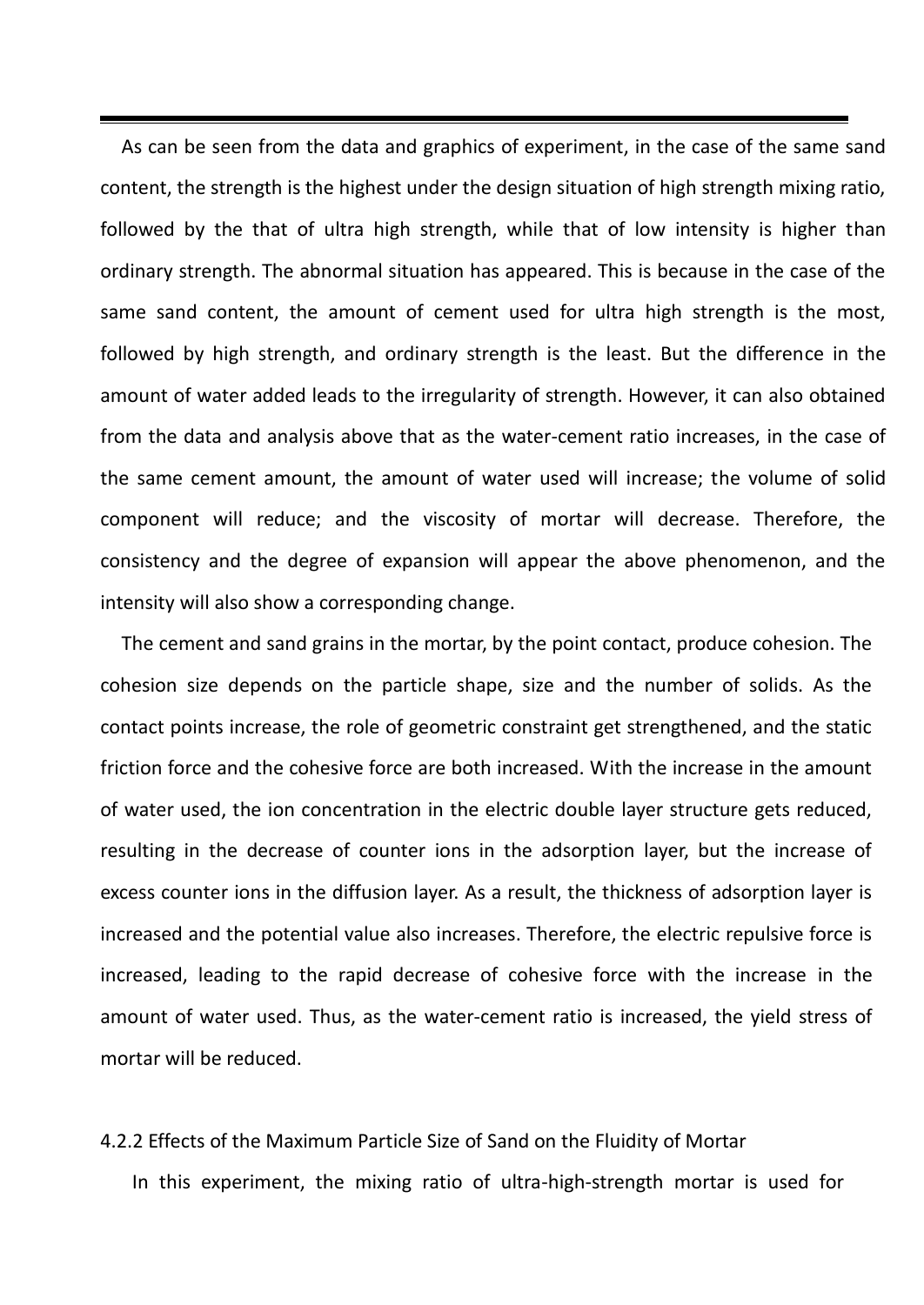experiment, and the water-reducing agent is still naphthalene superplasticizer. For sand, the following four kinds are used: 0.30mm, 0.60mm, 1.18mm, 2.36mm (All are the maximum particle size). The experimental data after processing are recorded as follows:

 Table 4.3 Data Records of the Effects of Sand Maximum Particle Size on the Mortar Performance

| Maximum          |             | Degree of |      |                         |      | Compressive Strength |
|------------------|-------------|-----------|------|-------------------------|------|----------------------|
| Particle Size of | Consistency | Expansion |      | Flexural Strength (MPa) |      | (MPa)                |
| Mortar (mm)      | (mm)        | (mm)      | 7d   | 28d                     | 7d   | 28d                  |
| 0.30             | 110         | 114.5     | 9.5  | 12.3                    | 42.1 | 79.2                 |
| 0.60             | 101         | 112.5     | 10.6 | 11.5                    | 47.6 | 83.7                 |
| 1.18             | 95          | 105.5     | 8.8  | 9.4                     | 41.3 | 81.9                 |
| 2.36             | 93          | 101.5     | 8.3  | 8.9                     | 38.5 | 78.7                 |

The trend graphs made are as follows:



Figure 4.3 Effects of Sand Maximum Particle Size on the Figure 4.4 Effects of Sand Maximum Particle Size

Consistency and Degree of Expansion **Consistency** and Degree of Expansion

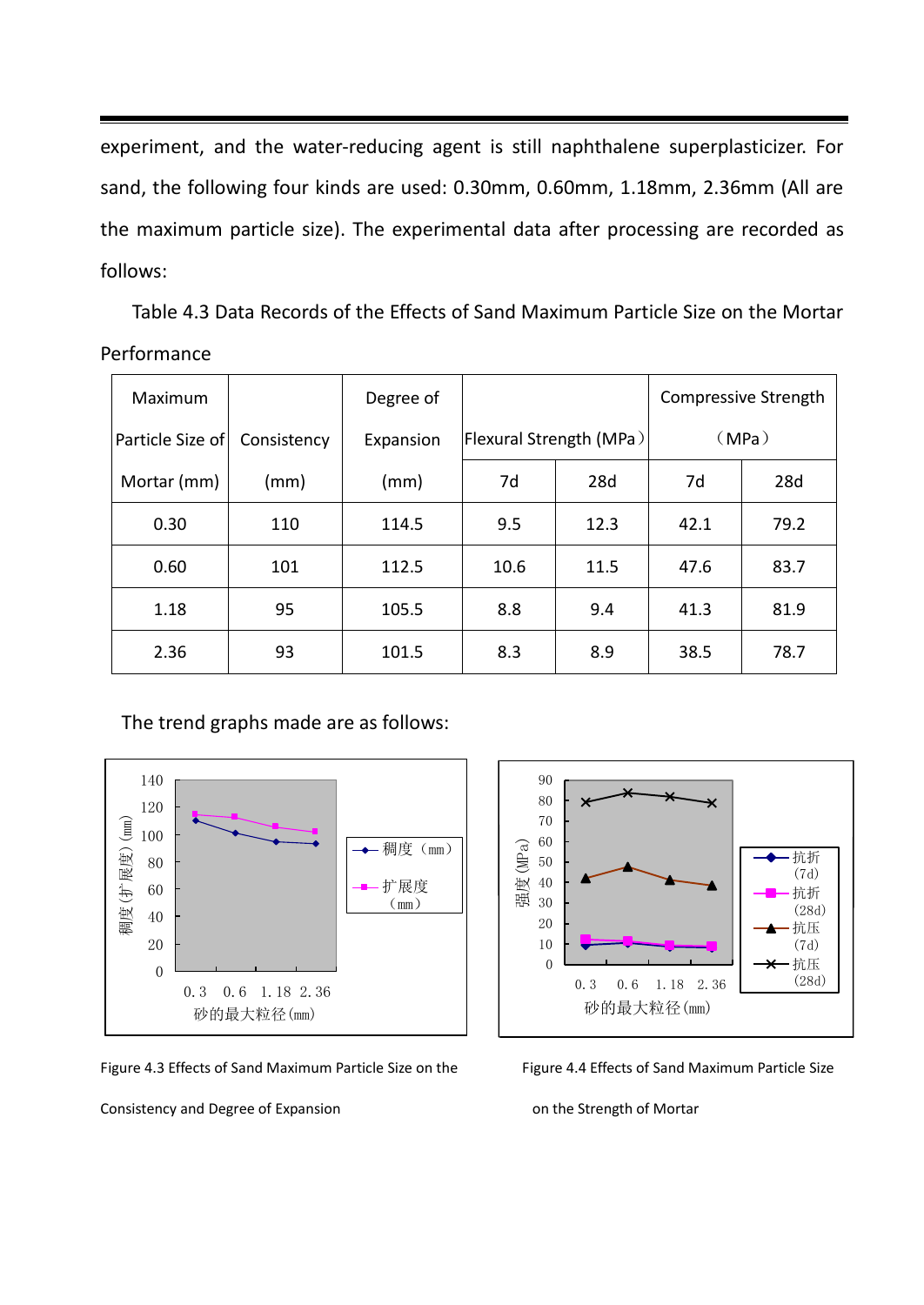As can be seen from the graphs and data above, the smaller the particle size of sand is, the greater the consistency and degree of expansion will be; while the effect of strength will show an irregular phenomenon, which may be caused by the presence of errors in the experiment. In short, according to the theory, whether for the early strength or the late strength, both are decreased with the increase in the particle size of sand.

As can be known from the data, the fineness modulus of ultra fine sand is between 0.75 to 1.5. For the ultra fine sand, most of the particles are concentrated in (0.160-0.315), accounting for about 64%; the (0.080-0.160)mm particles account for about 21%, fine and small particles. The specific surface area of ultra-fine sand is 90-2100 cm<sup>2</sup>/g, twice larger than that of coarse sand. The porosity is greater, about 43%-55%, 10%-15% larger than that of medium, coarse sand.

The effects of sand on the plastic viscosity and yield stress of mortar are manifested in the surface features and particle size distribution of sand grains. If the surface is rough and there are multiple edge angles, when the sand grains are in contact, the frictional resistance will increase and the rheological parameters will also increase; for small and fine particles, the specific surface area is large, and the amount of cement slurry used for lubricating the mortar surface and filling the voids will be increased, approximately with  $Q = Ft + \delta$  to represent the amount of cement paste in the mortar. In the formula, Q is the total amount of cement slurry; t for the thickness of lubricating film; F is the specific surface area of sand; δ is the amount of cement slurry required for filling the voids of mortar. If the total amount of cement slurry is certain, reducing the specific surface area and the porosity of sand, the thickness of lubricating film will correspondingly be increased. The decrease in the probability of contact with sand grains can increase the fluidity of mortar.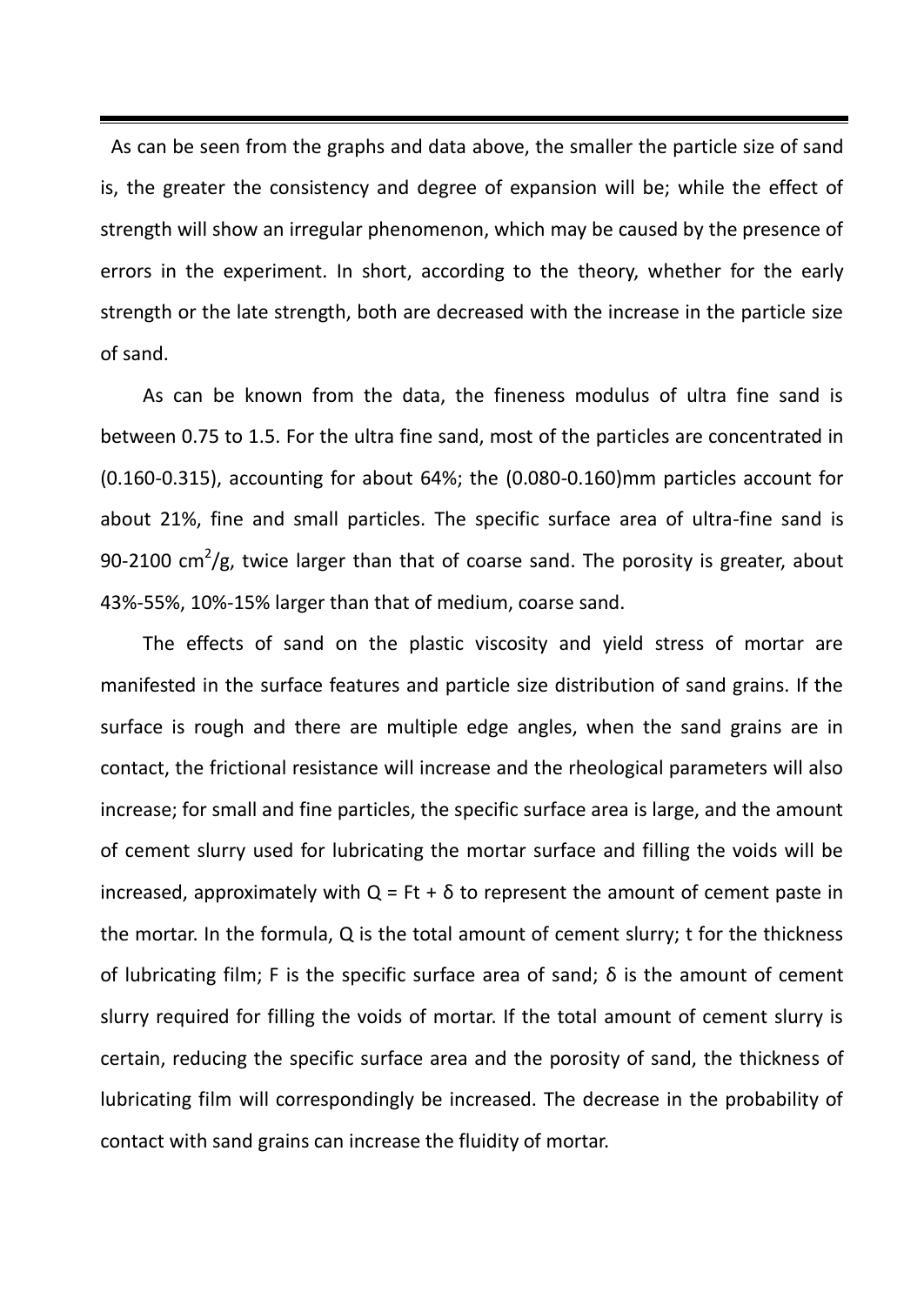4.2.3 Effects of Superplasticizer Type and Dosage on the Fluidity of Mortar

 In this experiment, the ordinary strength mixing ratios is used for experiment. The fine aggregate is the ultra-fine sand with the maximum particle size of 0.60 mm. The comparative experiment on the following four kinds of superplasticizers is conducted. The test results and trend graphs are as follows:

| $(\% )$<br>Dosage           |     |     |     |     |
|-----------------------------|-----|-----|-----|-----|
| Types of<br>Consistency(mm) |     |     |     |     |
| Superplasticizer            | 0.2 | 0.5 | 0.8 | 1.0 |
| Naphthalene                 | 77  | 80  | 91  | 100 |
| 1641                        | 89  | 97  | 108 | 113 |
| Melamine                    | 92  | 95  | 97  | 103 |
| SKWF10                      | 83  | 89  | 91  | 93  |

## Table 4.3 Consistency of Different Superplasticizer Dosages (mm)

Table 4.4 Degree of Expansion of Different Superplasticizer Dosages (mm)

| Dosage (%)                        |      |      |      |      |
|-----------------------------------|------|------|------|------|
| Types of<br>Degree of             |      |      |      |      |
| Superplasticizer<br>Expansion(mm) | 0.2  | 0.5  | 0.8  | 1.0  |
| Naphthalene                       | 22.8 | 23.6 | 26.8 | 28.9 |
| 1641                              | 28.3 | 29.4 | 30.5 | 31.0 |
| Melamine                          | 22.8 | 24.0 | 24.7 | 26.5 |
| SKWF10                            | 23.4 | 24.1 | 24.7 | 26.5 |

The trend graphs are as follows: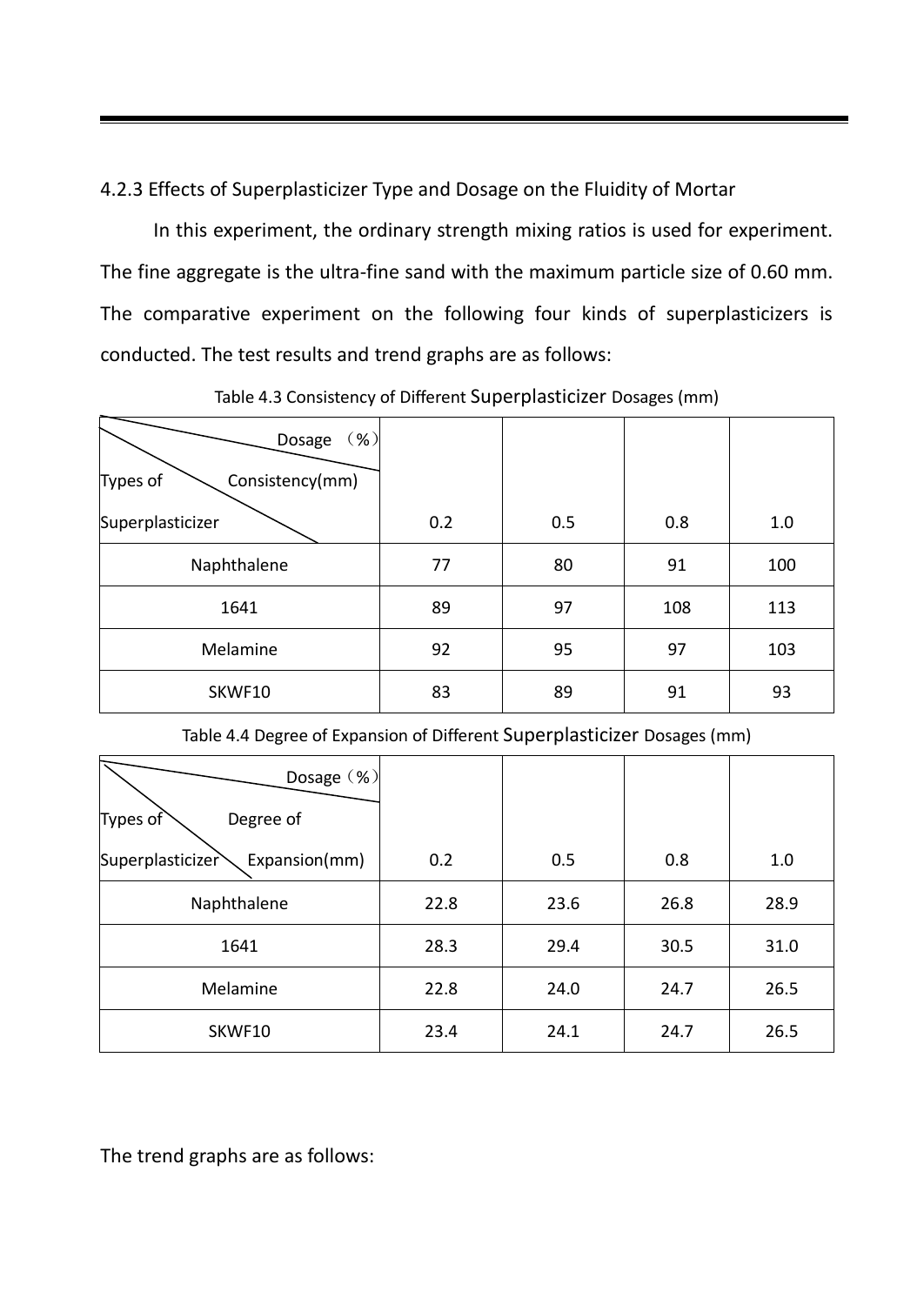



Figure 4.5 Effects of Superplasticizer Types and Dosages Figure 4.6 Effects of Superplasticizer Types and Dosages

on the Consistency of Mortar **on the Degree of Expansion of Mortar** 

| Dosage (%)<br>Strength (MPa)<br>Types of |     |     |     |     |
|------------------------------------------|-----|-----|-----|-----|
| Superplasticizer                         | 0.2 | 0.5 | 0.8 | 1.0 |
| Naphthalene                              | 3.8 | 3.6 | 3.4 | 3.1 |
| 1641                                     | 3.4 | 3.1 | 2.3 | 1.6 |
| Melamine                                 | 4.0 | 3.8 | 3.6 | 3.3 |
| SKWF10                                   | 4.7 | 4.3 | 3.4 | 3.2 |

### Table 4.5 3d Flexural Strength of Mortar Under Different Superplasticizer Dosages (MPa)

Table 4.6 3d Compressive Strength of Mortar Under Different Superplasticizer Dosages (MPa)

| Dosage (%)                 |      |      |      |      |
|----------------------------|------|------|------|------|
| Strength (MPa)<br>Types of |      |      |      |      |
| Superplasticizer           | 0.2  | 0.5  | 0.8  | 1.0  |
| Naphthalene                | 19.2 | 18.6 | 15.8 | 14.8 |
| 1641                       | 16.8 | 15.8 | 13.4 | 10.0 |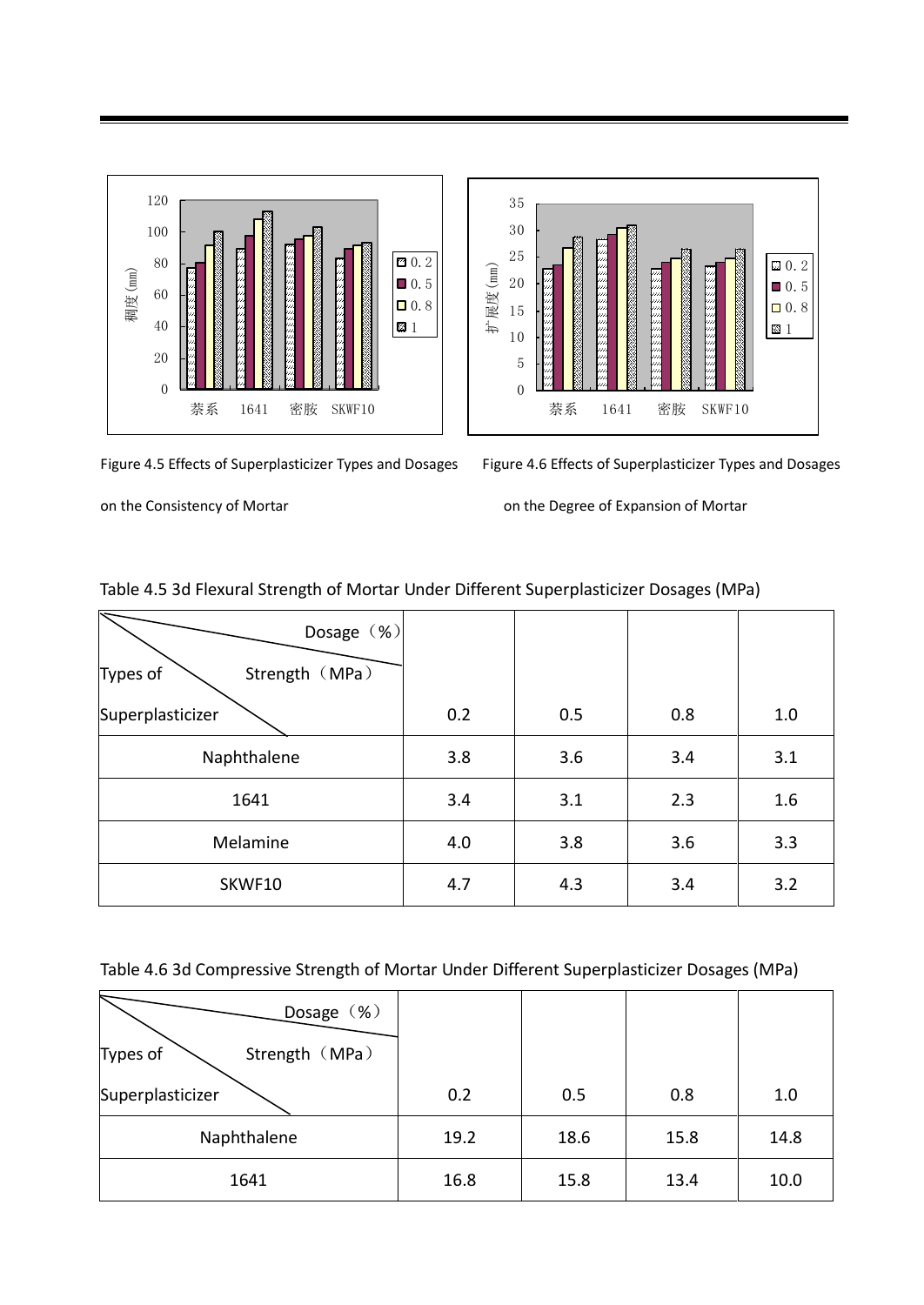| Melamine | 18.7 | 17.4 | 12.6 | 11.9 |
|----------|------|------|------|------|
| SKWF10   | 21.8 | 19.1 | 16.6 | 15.8 |

The trend graphs are as follows:



Figure 4.7 Effects of Superplasticizer Types and Dosages Figure 4.8 Effects of Superplasticizer Types and Dosages on the 3d Flexural Strength of Mortar on the 3d Compressive Strength of Mortar

 As can be seen from the data and trend graphs above, the effect of 1614 superplasticizer on the fluidity of mortar is the best, followed by naphthalene, better results for melamine superplasticizer, and the worst for SKWF10. But its impact on the early strength values shows an opposite trend, increasing successively. Thus, we can say that the effect of superplasticizer on the fluidity of mortar is significant. It can greatly improve the fluidity of mortar, but the early strength is reduced. Moreover, the early strength is reduced with the increase in the fluidity of mortar.

#### 4.2.4 Effects of Adhesive on the Fluidity of Mortar

With ordinary strength mixing ratio, the naphthalene superplasticizer, the thickener of 2000 consistency (the dosage is 0.2‰ that of cement mass), ultra-fine sand of 0.60mm used for experiment, the comparative experiment on 3#, 4#, and 5#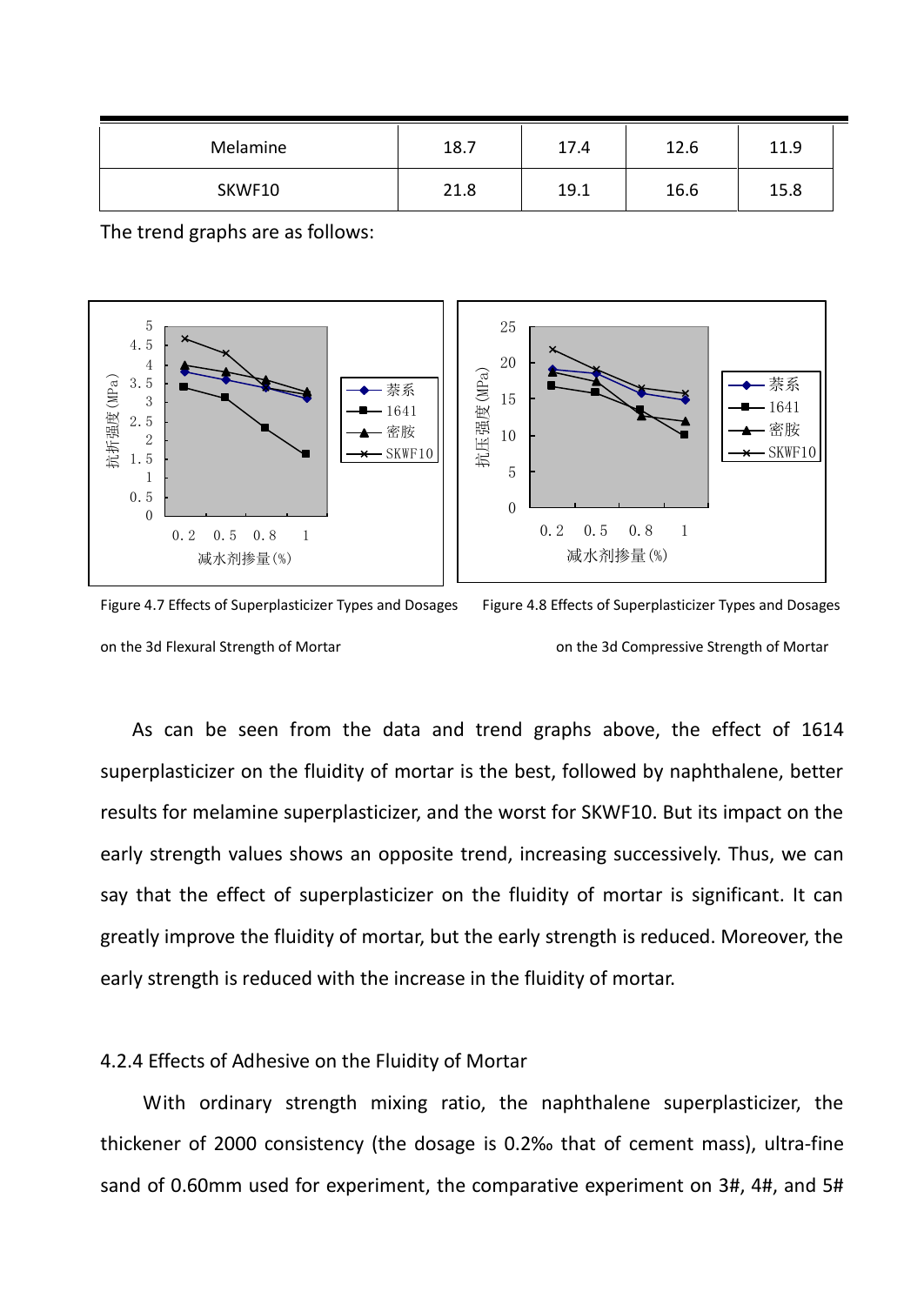adhesives is conducted. The test results after processing are as follows:

| Dosage (%)<br>Consistency(mm)<br>Types of<br>Adhesives | 1.0 | 1.2 | 1.4 | 1.6 |
|--------------------------------------------------------|-----|-----|-----|-----|
| 3#                                                     | 97  | 100 | 103 | 106 |
| 4#                                                     | 87  | 92  | 95  | 101 |
| 5#                                                     | 91  | 94  | 100 | 106 |

Table 4.7 Consistency Under Different Dosages of Adhesives (mm)

Table 4.7 Degree of Expansion Under Different Dosages of Adhesives (mm)

| Losage (%)<br>Degree of<br>Types of<br>Adhesives<br>Expansion (mm) | 1.0   | 1.2   | 1.4   | 1.6   |
|--------------------------------------------------------------------|-------|-------|-------|-------|
| 3#                                                                 | 219.5 | 224.8 | 233.2 | 237.5 |
| 4#                                                                 | 209.3 | 219.5 | 223.8 | 225.0 |
| 5#                                                                 | 218.3 | 223.5 | 222.5 | 226.0 |

Its trend graphs are as follows:



Figure 4.9 Effects of Adhesive Types and Dosages Figure 4.10 Effects of Adhesive Types and Dosages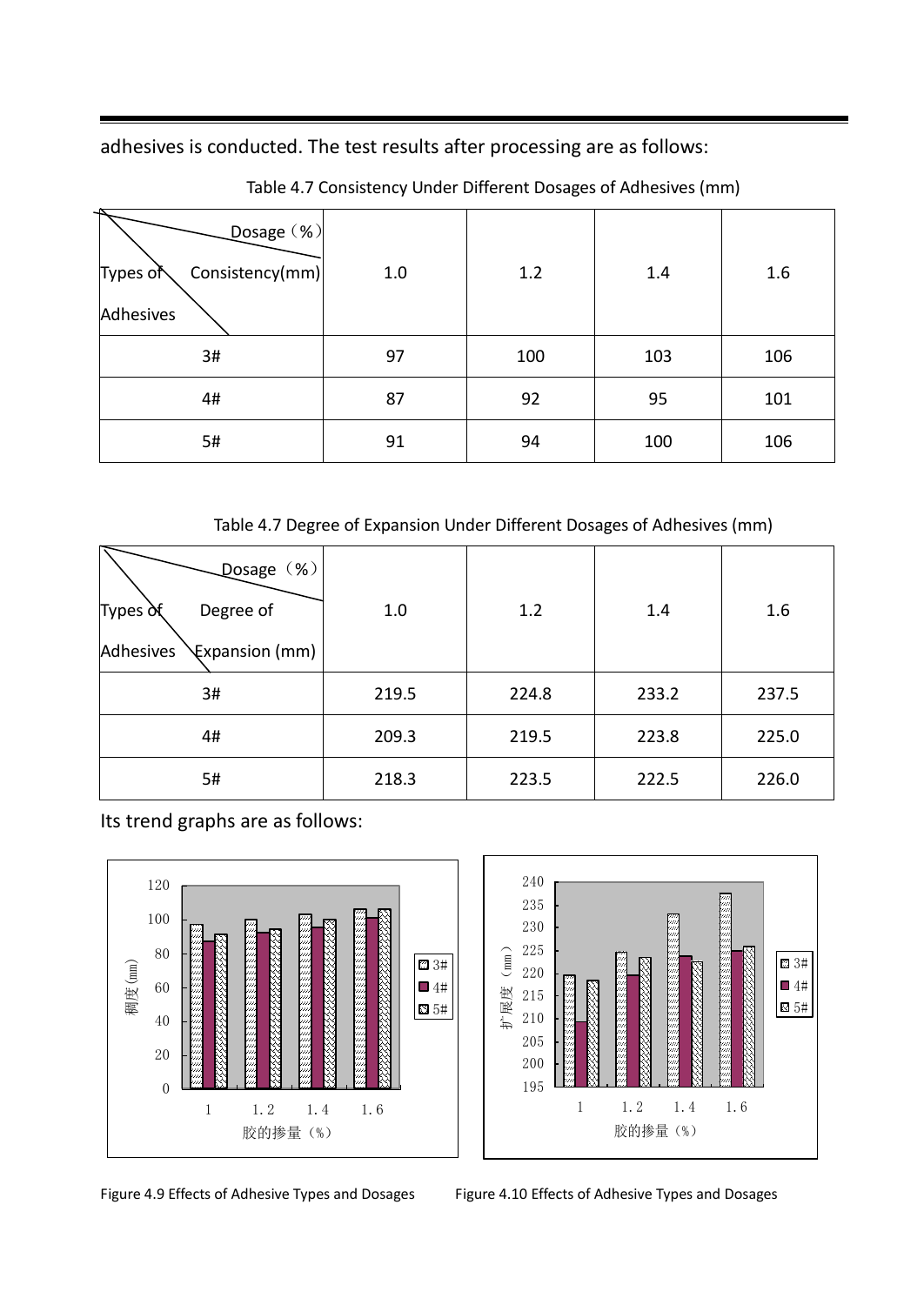on the Consistency of Mortar **on the Consistency of Mortar** on the Consistency of Mortar

| Dosage (%)<br>Strength (MPa)<br>Types of<br>Adhesives | $1.0\,$ | 1.2 | 1.4 | 1.6 |
|-------------------------------------------------------|---------|-----|-----|-----|
| 3#                                                    | 2.6     | 2.5 | 2.7 | 2.9 |
| 4#                                                    | 3.8     | 3.0 | 3.2 | 3.3 |
| 5#                                                    | 3.0     | 2.8 | 2.9 | 3.0 |

### Table 4.8 3d Flexural Strength Under Different Dosages of Adhesives (MPa)

### Table 4.8 3d Compressive Strength Under Different Dosages of Adhesives (MPa)

| Dosage (%)<br>Strength (MPa)<br>Types of | 1.0  | 1.2  | 1.4  | 1.6  |
|------------------------------------------|------|------|------|------|
| Adhesives                                |      |      |      |      |
| 3#                                       | 9.4  | 9.0  | 9.2  | 9.3  |
| 4#                                       | 15.7 | 12.7 | 13.0 | 13.3 |
| 5#                                       | 11.0 | 10.2 | 9.5  | 10.3 |

Its trend graphs are as follows:





Figure 4.11 Effects of Adhesive Types and Dosages Figure 4.12 Effects of Adhesive Types and Dosages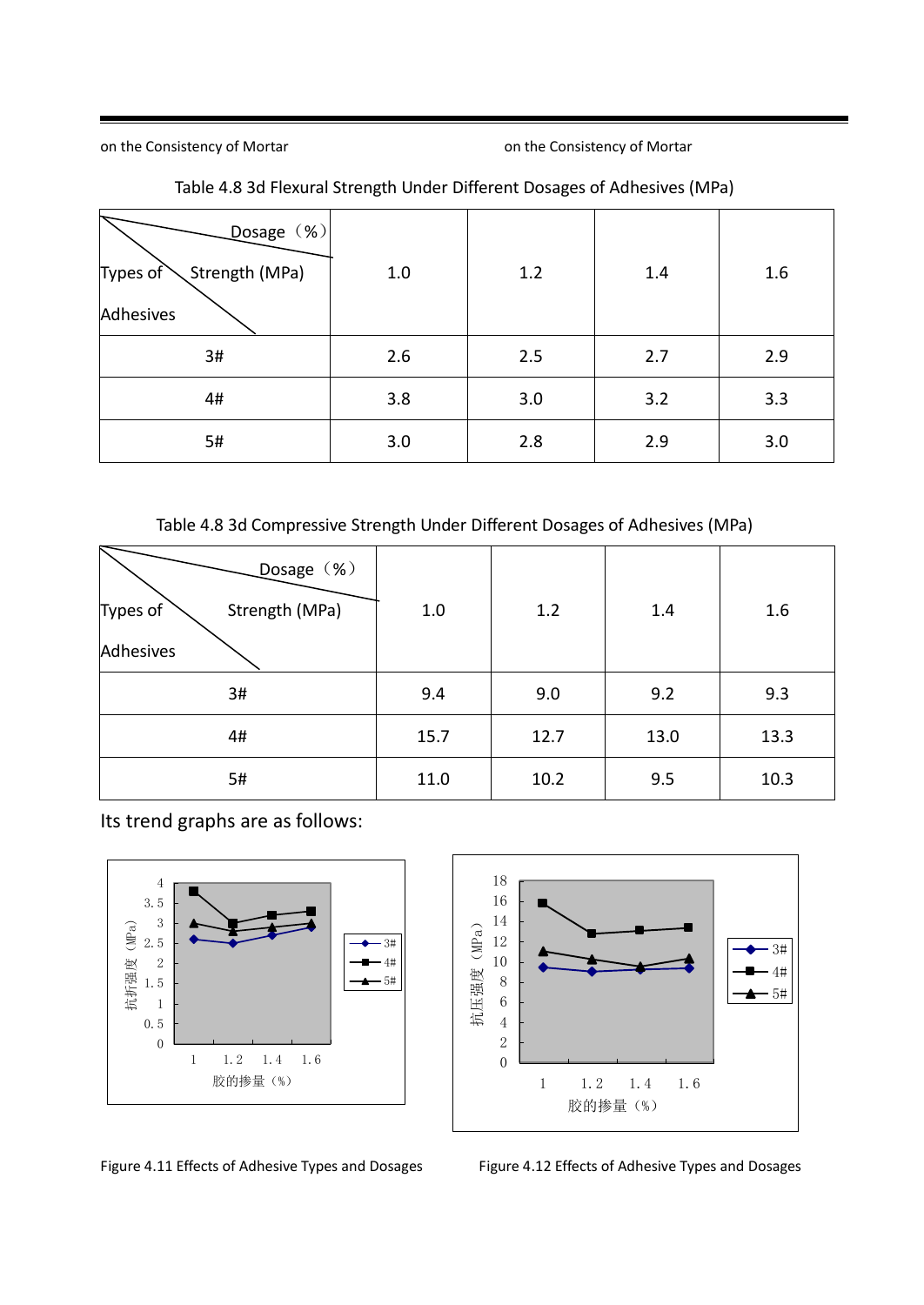| Dosage (%)<br>Strength (MPa)<br>Types of<br>Adhesives | 1.0 | 1.2 | 1.4 | 1.6 |
|-------------------------------------------------------|-----|-----|-----|-----|
| 3#                                                    | 1.5 | 1.6 | 1.7 | 1.8 |
| 4#                                                    | 1.9 | 2.0 | 2.2 | 2.3 |
| 5#                                                    | 1.8 | 1.9 | 2.0 | 2.1 |

Table 4.9 3d Tensile Strength Under Different Dosages of Adhesives

Its trend graphs are as follows:



Figure 4.13 Effects of Adhesive Types and Dosages on the 3d Tensile Strength of Mortar

 As can be seen from the experiment on the effects of adhesive types and dosage on the fluidity of mortar, the addition of adhesive has improved the cohesiveness and water retention of mortar. The early strength and fluidity will both increase with the increase of dosage. And the improving effects of 4# adhesive on the strength is the best, followed by 5#, and then 3#, but the improving effects on the fluidity is the opposite. However, the flexibility of mortar (measured by the ratio of compressive strength to flexural strength) has got greatly improved after adding the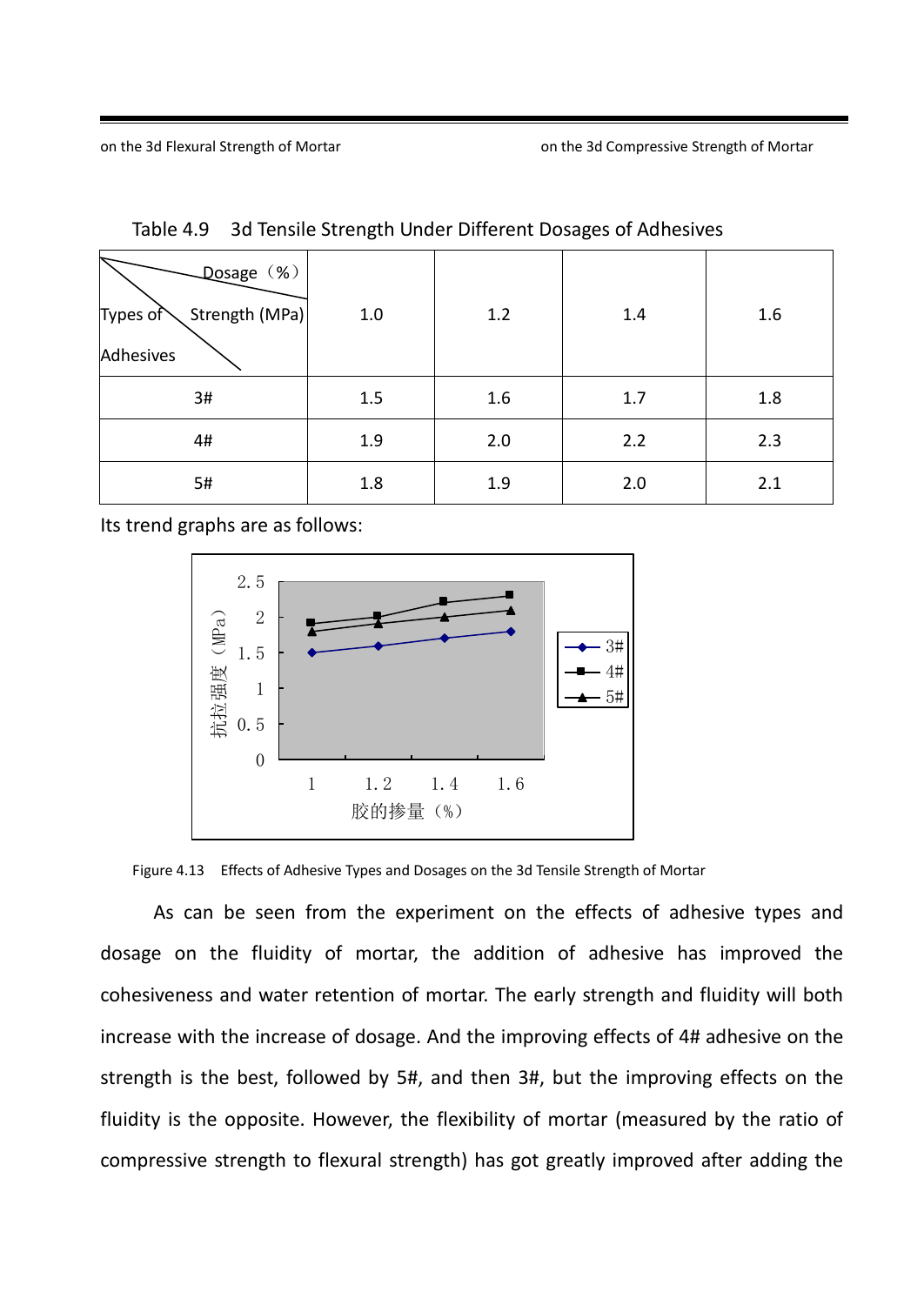adhesives.

| Qosage (%)<br>Flexibility<br>Types of<br>Adhesives | $1.0\,$ | 1.2 | 1.4 | 1.6 |
|----------------------------------------------------|---------|-----|-----|-----|
| 3#                                                 | 3.5     | 3.6 | 3.4 | 3.2 |
| 4#                                                 | 4.1     | 4.2 | 4.1 | 4.0 |
| 5#                                                 | 3.7     | 3.6 | 3.3 | 3.4 |

Table 4.10 3d Flexibility of Adhesives

 In the improvement of flexibility, 4# adhesive has the best effects, which is also related to its maximum strength.

## 4.2.5 Effects of Fly Ash on the Fluidity of Mortar

 With the ordinary strength mixing ratio used, the naphthalene superplasticizer and the thickener of 2000 consistency (the dosage is 0.2‰ that of cement mass) added, as well as the sand with the maximum particle size of 0.60mm used for experiment, the comparative experiment on different blending amounts of fly ash is conducted. The test data and conclusion analysis are as follows:

| Fly Ash Dosage | Consistency      | Degree of        | 3dFlexural Strength | 3d Compressive |
|----------------|------------------|------------------|---------------------|----------------|
| ്%)            | $\pmb{\pmod{2}}$ | Expansion $(mm)$ | (MPa)               | Strength (MPa) |
| 0              | 61               | 18.3             | 4.2                 | 15.7           |
| 10             | 73               | 19.5             | 4.0                 | 14.5           |
| 20             | 69               | 19.9             | 3.4                 | 13.7           |

Table 4.11 Test Data of Fly Ash on Mortar Performance Indicators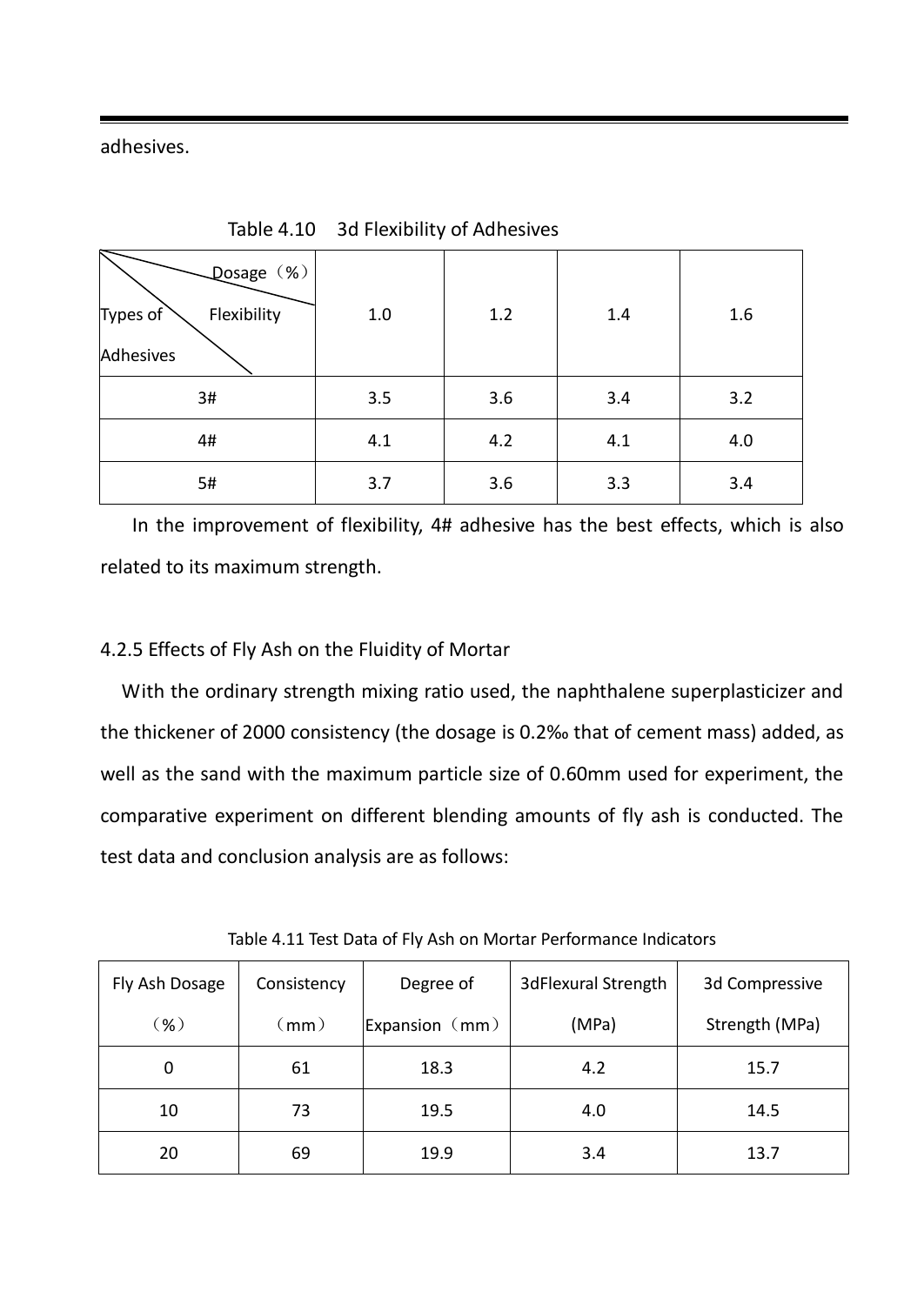| ◡ | ັັ | $\sim$ | --- | ---<br>$- - -$ |
|---|----|--------|-----|----------------|
|   |    |        |     |                |

The trend graph of its consistency and degree of expansion is as follows:



Figure 4.14 Effects of Fly Ash Dosages on the Consistency and Degree of Expansion of Mortar

 In the case of the same water-adhesive ratio and addition of superplasticizer, the effects of fly ash dosage on the fluidity of mortar have been studied, and the results are seen in the above figure. As can be seen from the figure, the addition of fly ash enables the fluidity of mortar increase, and for the small addition of fly ash, the increase in its fluidity is more obvious. This is because fly ash is a mixed material of globular particles with the characteristics of pozzolanic reaction, and can have an effect on the fluidity of cement mortar from both physical and chemical aspects. In the physical aspect, the fly ash of globular particles can play a ball bearing lubricating role in the fluidity of mortar; from the chemical aspect, compared with cement, it has less adsorption of superplasticizers, and enables superplasticizers to fully improve the fluidity of mortar.

The trend graph of its strength is as follows: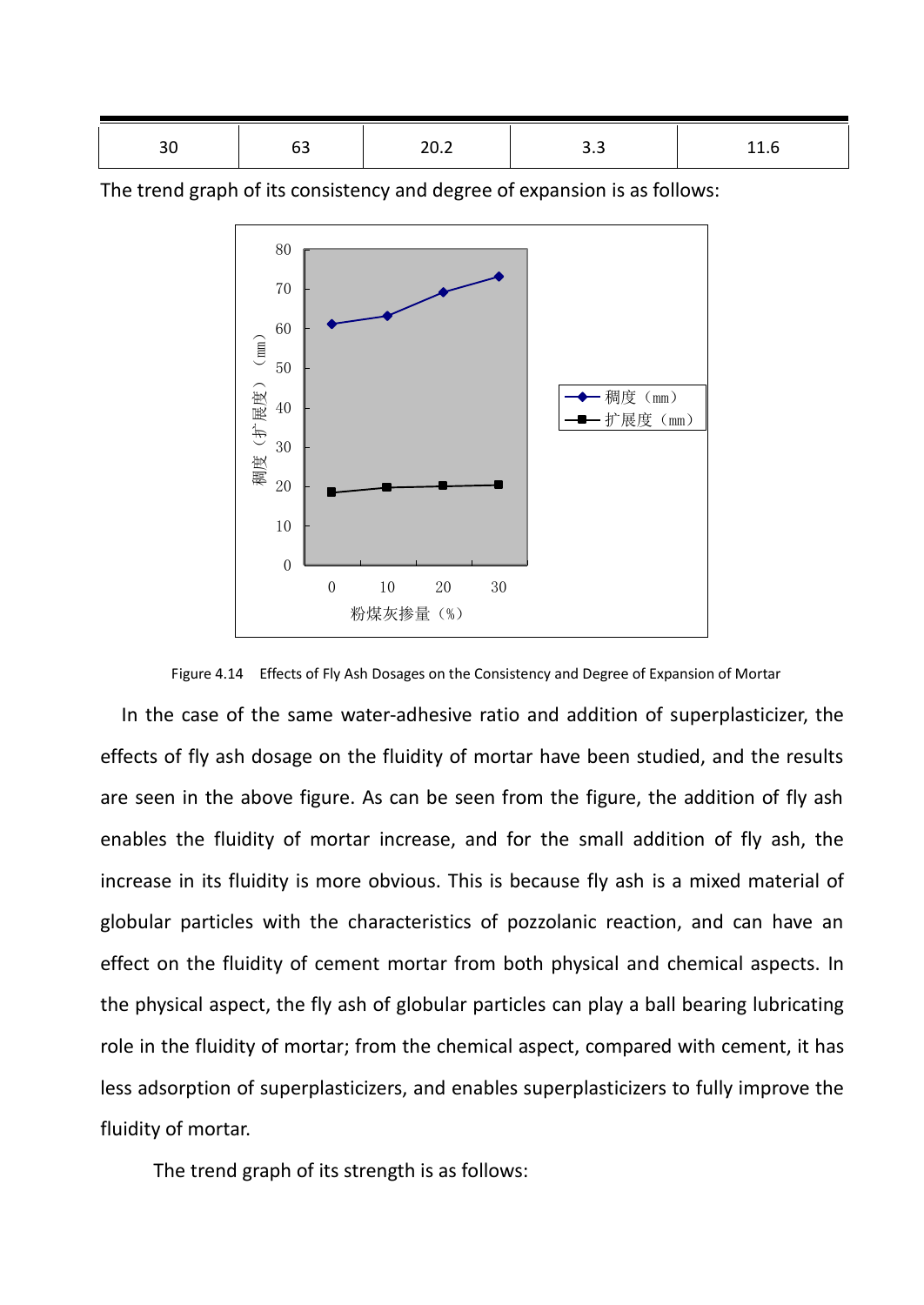

Figure 4.15 Effects of Fly Ash Dosages on the 3d Strength of Mortar

The test results show that with the increase in the addition amount of fly ash, the 3d strength of cement mortar will gradually be decreased. When the addition amount of fly ash is 40%-50%, the downward trend of strength is more obvious with the addition amount of fly ash. The test results also show that the early strength of mortar with the addition of fly ash is low, which is because there is a lack of connection between fly ash and slurry, between fly ash particles, and between fly ash and sand; the adsorption of mixing water on the surface of fly ash and sand will make the local water-cement ratio increase. If the addition amount of fly ash is increased, this effect is more significant, and thus the early strength is lower. In the late period, it can be improved by the strengthening of connection between the particles and the consumption of calcium hydroxide.

#### 4.2.6 Effects of Thickeners on the Fluidity of Mortar

 With the ordinary strength mixing ratio used, the naphthalene superplasticizer added, as well as the sand with the maximum particle size of 0.60mm, the comparative experiment on different kinds and addition amounts of thickeners is conducted. The test data and conclusion analysis are as follows: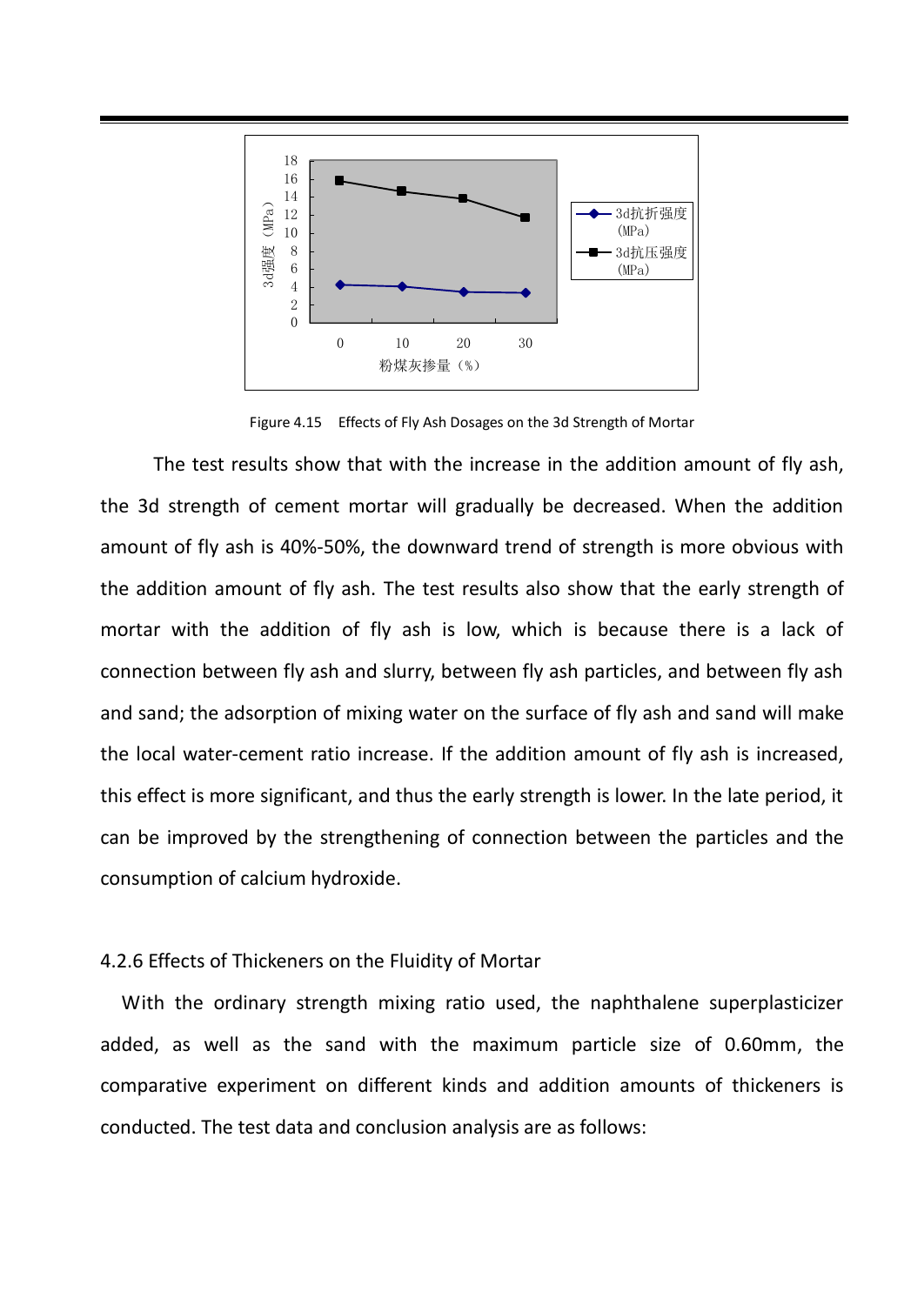| Thickener Dosage (%o)<br>Thickener<br>Consistency( $mm$ )<br>Type | 0.3 | 0.6 | 0.9 | 1.2 |
|-------------------------------------------------------------------|-----|-----|-----|-----|
| 4000                                                              | 79  | 77  | 68  | 68  |
| 20000                                                             | 76  | 74  | 66  | 65  |
| 40000                                                             | 72  | 72  | 63  | 63  |
| 100000                                                            | 69  | 70  | 62  | 62  |

Table 4.12 Data Records about the Effects of Thickeners on the Consistency of Mortar(mm)

۰

Table 4.13 Data Records about the Effects of Thickeners on the Degree of Expansion of Mortar(mm)

| Thickener Dosage (%)<br>Thickener<br>Consistency(mm) | 0.3  | 0.6  | 0.9  | 1.2  |
|------------------------------------------------------|------|------|------|------|
| Type                                                 |      |      |      |      |
| 4000                                                 | 22.5 | 22.1 | 20.1 | 19.6 |
| 20000                                                | 22.3 | 21.8 | 20.0 | 19.2 |
| 40000                                                | 22.2 | 20.5 | 18.9 | 19.1 |
| 100000                                               | 21.8 | 19.8 | 18.4 | 18.5 |

Its trend graphs are as follows: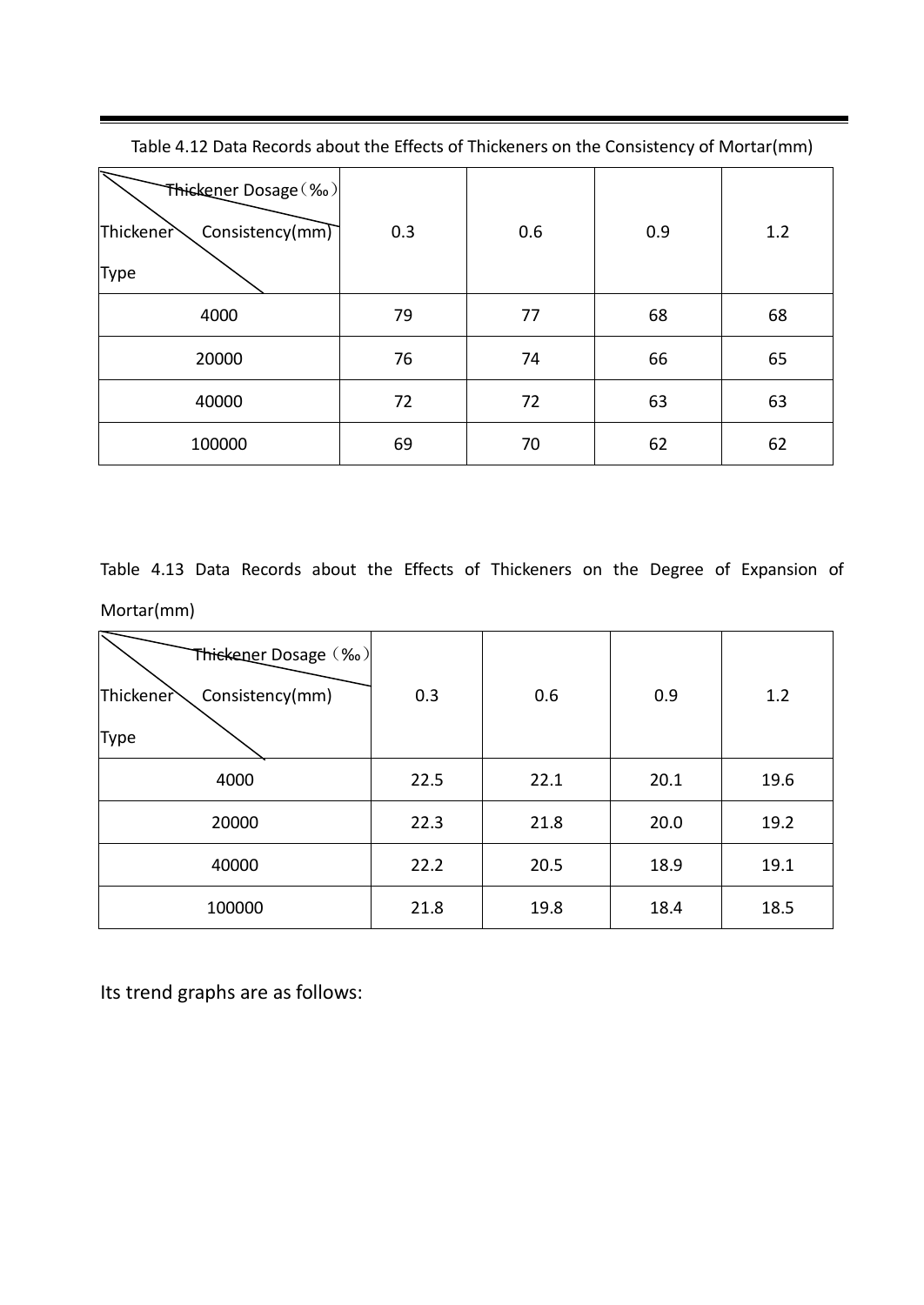

on the Consistency of Mortar **on the Degree of Expansion of Mortar** on the Degree of Expansion of Mortar

 As can be seen from Figure 4.16 and Figure 4.17, for the same kind of thickener, with the increase of the addition amount, the consistency and degree of expansion of mortar show a significant downward trend. While in the case of the same addition amount, the smaller the consistency of thickener is, the more obvious the improving effects on the consistency and degree of expansion will be.

Table 4.14 Data Records about the Effects of Thickeners on the 3d Flexural Strength of Mortar(MPa)

| Thickener Dosage (‰)<br>Strength (MPa)<br>Thickener | 0.3 | 0.6 | 0.9 | 1.2 |
|-----------------------------------------------------|-----|-----|-----|-----|
| <b>Type</b>                                         |     |     |     |     |
| 4000                                                | 3.0 | 3.1 | 3.2 | 2.8 |
| 20000                                               | 3.5 | 3.2 | 3.2 | 2.7 |
| 40000                                               | 3.0 | 3.3 | 3.1 | 2.9 |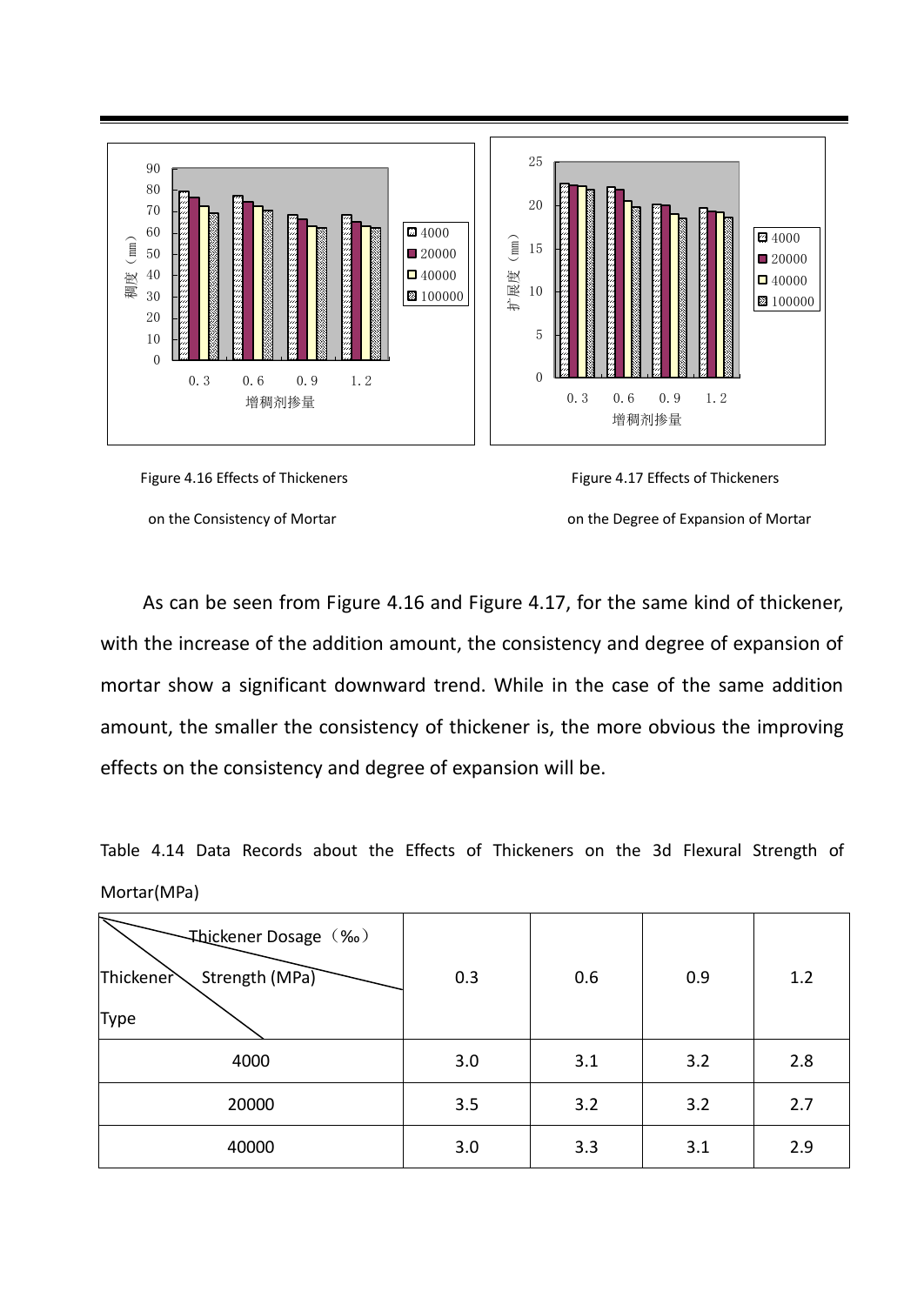| 00000<br>- | -<br>л.<br>⊶ ⊂ | $\sim$<br>$\sim$<br>ບ•ບ | $\sim$<br>ັ<br>ں م | $\sim$<br>ں مص |
|------------|----------------|-------------------------|--------------------|----------------|

Table 4.15 Data Records about the Effects of Thickeners on the 3d Compressive Strength of Mortar(MPa)

| Thickener Dosage (‰)<br>Strength (MPa)<br>Thickener<br><b>Type</b> | 0.3  | 0.6  | 0.9  | 1.2  |
|--------------------------------------------------------------------|------|------|------|------|
| 4000                                                               | 11.6 | 10.9 | 12.2 | 8.3  |
| 20000                                                              | 10.2 | 10.5 | 10.4 | 9.1  |
| 40000                                                              | 9.9  | 10.4 | 12.0 | 9.0  |
| 100000                                                             | 9.0  | 10.8 | 10.0 | 10.0 |

Its trend graphs are as follows:







on the 3d Flexural Strength of Mortar on the 3d Compressive Strength of Mortar

As can be seen from Figure 4.18 and Figure 4.19, for the effects of thickeners on the strength of mortar, the phenomenon is not very evident, and there is no strong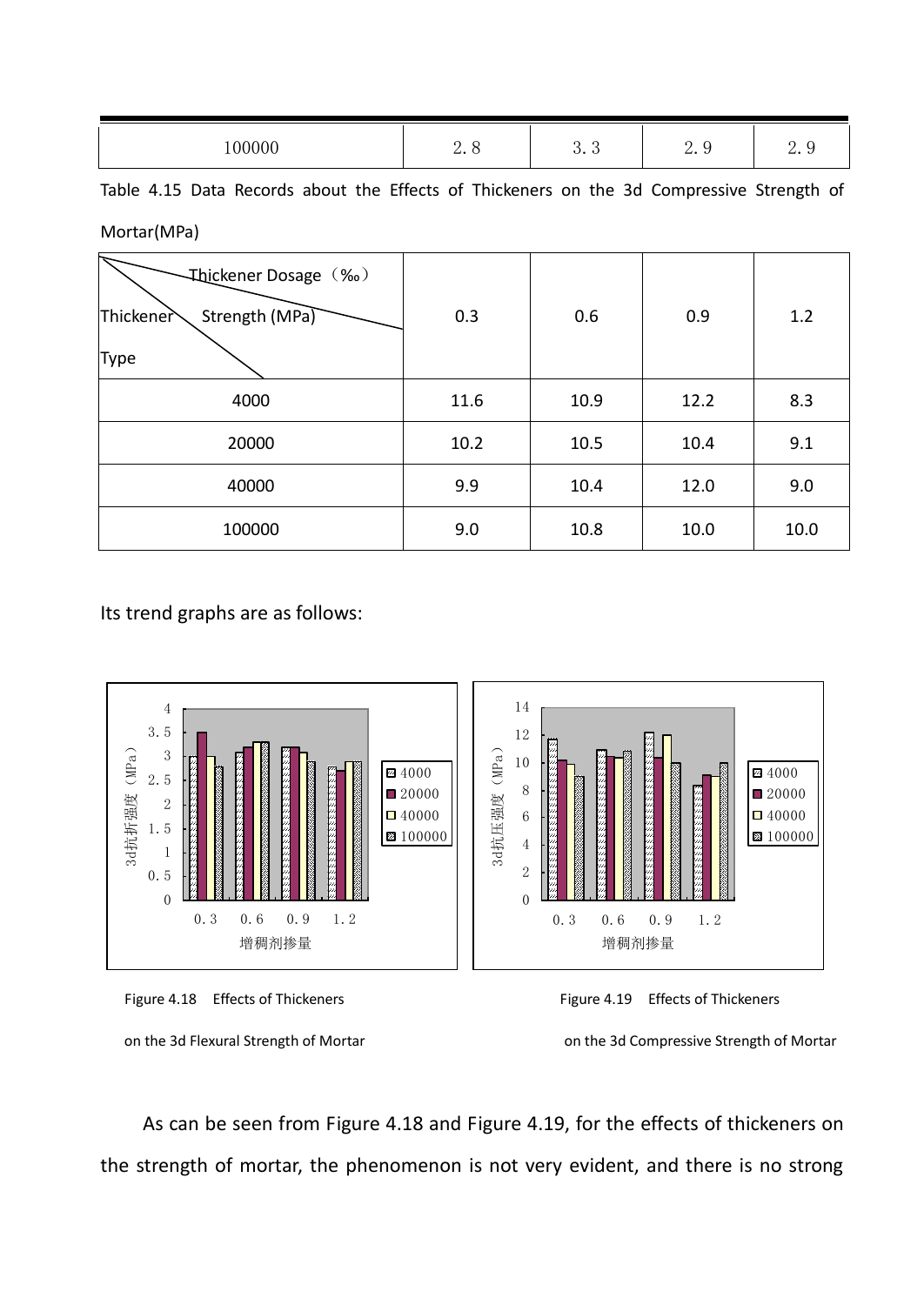regularity. However, in the whole, the addition of thickener has still improved the early strength value of mortar.

For mortar, the main purpose of thickener is still to ensure good flow properties of mortar, prevent or reduce water loss of mortar. Add an appropriate amount of thickener in the mortar, due to the water retention effect of thickener, so that the free water is migrated and constrained, thereby reducing the frictional resistance between the particles. Although the thickener can make the viscosity of aqueous solution increased, as well as the frictional force between liquid molecules and solid particles increased, the increase in this resistance is much smaller than the frictional force between solid particles, so can effectively reduce the total shear force.

### **5 Conclusion**

(1) The effects of water-reducing agent on the fluidity and strength of mortar is not only related to its kinds, but also to its dosage. When the fluidity of mortar is larger, the effect of superplasticizer is smaller, i.e., the difference between the kinds and the dosage is smaller. Conversely, when the fluidity of mortar is lower, the effect of superplasticizer is more obvious.

(2) The effects of sand gradation on the fluidity of mortar: the use of ultra-fine sand can well improve the workability of mortar, especially the improvement of fluidity.

(3) An equal amount of fly ash to replace cement can make the fluidity of fly ash mortar increased. The fluidity of mortar is not only related to the fineness of fly ash, but also to its dosage, and the maximum fluidity is decided by the both.

(4) The increase in the addition amount of fly ash makes the early strength of hardened paste reduced. The increase in the fineness of fly ash has a greater impact on the strength of hardened paste, and the lower the water-adhesive ratio is, the